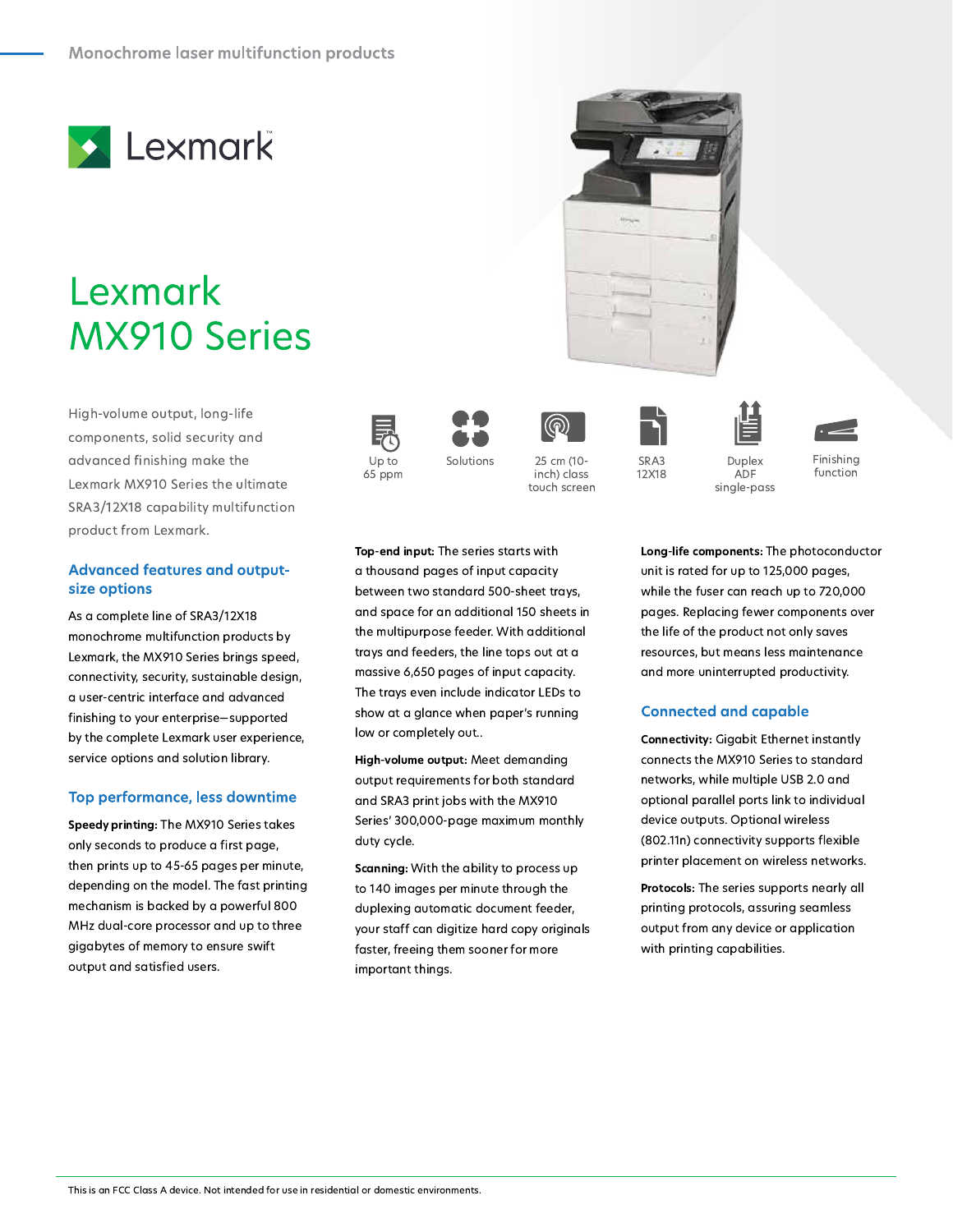Mobile printing: It's a big device that sits in one place. Your users don't, and with Lexmark Mobile Print they can print from anywhere via mobile devices\*, as well as traditional desktop computers.

#### **Comprehensive security**

Print release: An optional card reader lets the MX910 Series confirm the identity of a user before releasing a print job they've sent-or offers them a choice of documents printed on demand.

Remote manageability: Control device settings from any browser (when networkconnected), including security settings, device defaults, consumable alerts and more.

Network security: A comprehensive set of enterprise-class network security features and protocols are built in to protect your device, your information and your network-including SNMPv3 and IPSEC

Secure storage: The standard encrypted hard disk features advanced functions like automatic disk wiping and manual "out of service" disk wiping to ensure confidential information doesn't end up in the wrong place.

#### **Sustainable design**

Energy-saving sleep modes: When not in use, the MX910 Series goes into a sleep mode that takes less than four watts of power-as little as a traditional night light.

Duplexing: Integrated two-sided printing, a user-selectable option, saves paper and doesn't slow you down, printing individual sheet sides (images) at up to each device's rated speed.

Certifications: EPEAT Silver and 2014+ Energy Star certifications confirm the series' energy efficiency.

#### **Portal to productivity**

The MX910 Series' tilting, 25 cm (10-inch) class colour touch screen keeps users informed of device status and error messages, while visually guiding them through tasks like clearing paper jams.

The large, vivid display is also ideal for print and scan preview, and has magnification and reverse image options to assist users with varying abilities.

And Lexmark's innovative e-Task user interface makes it easy to take advantage of pre-installed solutions like:

Forms and Favorites: Instantly access required online forms from any Lexmark printer or multifunction product (MFP) to help simplify and streamline work processes.

Multi Send: Scan a paper document once and route the digital image file to multiple destinations simultaneously.

My Shortcuts: Save time and improve efficiency by creating shortcuts for your most frequent copy, fax and email tasks.

Card Copy: Scan both sides of a walletsized card and print them on one page, email them as a file or save them to a shared network folder.

Scan to Network (Basic): Capture the image of a document and route it to one of 30 predefined personal or public network folders.

**Additional available solutions include:** Lexmark Print Management: Improve the efficiency of your output environment by helping to reduce unnecessary printing and gain valuable insight into how your output infrastructure is utilized.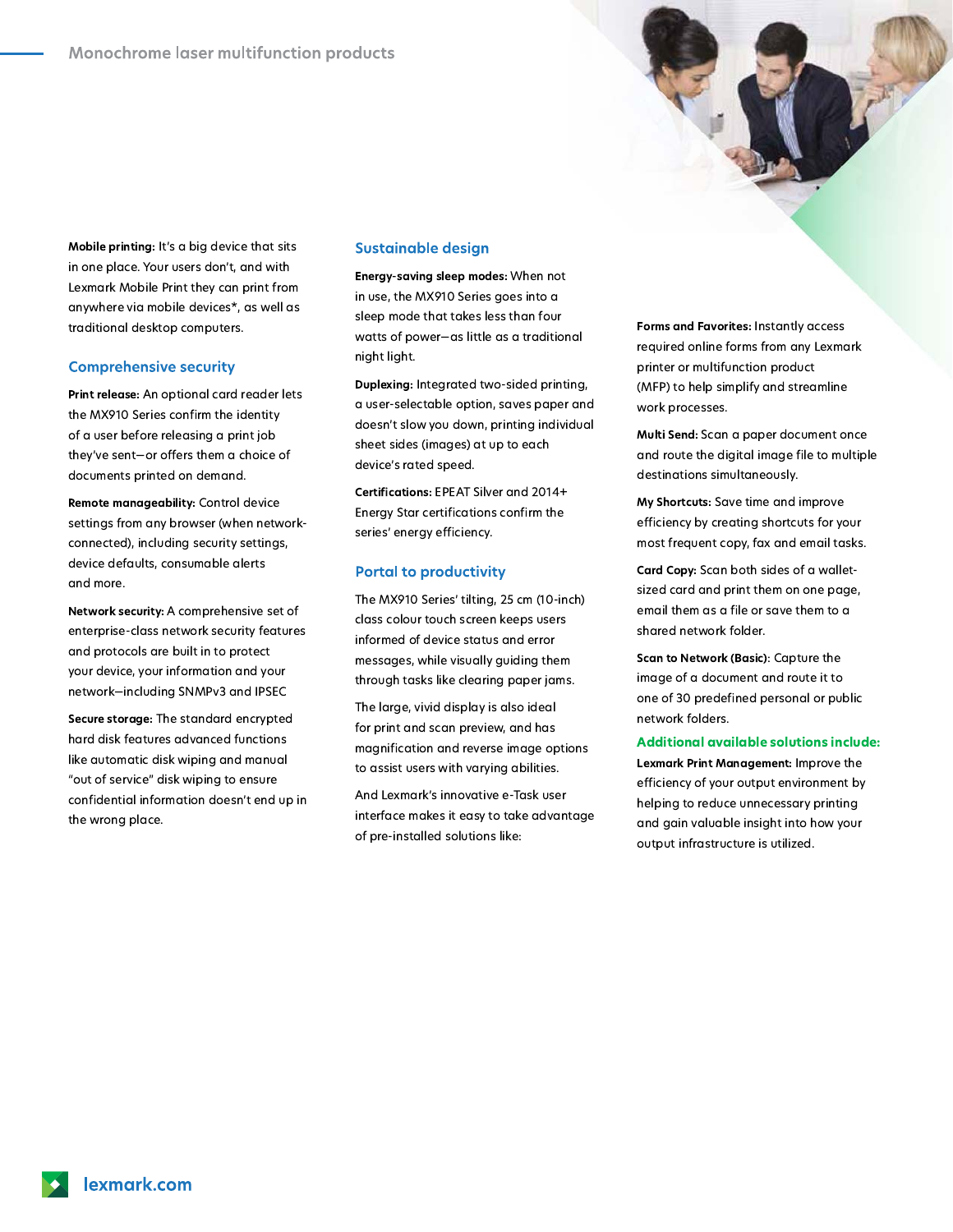**Lexmark Smart Card Authentication: A** comprehensive collection of apps enables secure smart card authentication on Lexmark printing and imaging devices.

### **Advanced finishing options.**

Simple finishing: Optional staple finisher has the ability to single-position-staple up to 50 sheets or offset the print job without increasing the footprint of the multifunction product (not compatible with the MX912).

Staple and hole punch finishing: Optional floor-standing finisher offset stacks, multiposition-staples and hole-punches in popular configurations. The floor-standing finishers can staple or holepunch at up to the device's maximum rated print speed for complete efficiency.

Booklet finishing: Automated folding functionality in optional finisher lets you create tri-fold documents or bookletstyle ones with saddle-stitched binding, plus all the options of the staple hole punch finisher.

#### The Lexmark user experience

Your users will appreciate the consistent user interface of Lexmark devices. And every Lexmark device is right at home as part of Lexmark managed print services (MPS), as well as the worldwide Lexmark service network that backs up the MX910 Series for maximum uptime and fewer service worries.

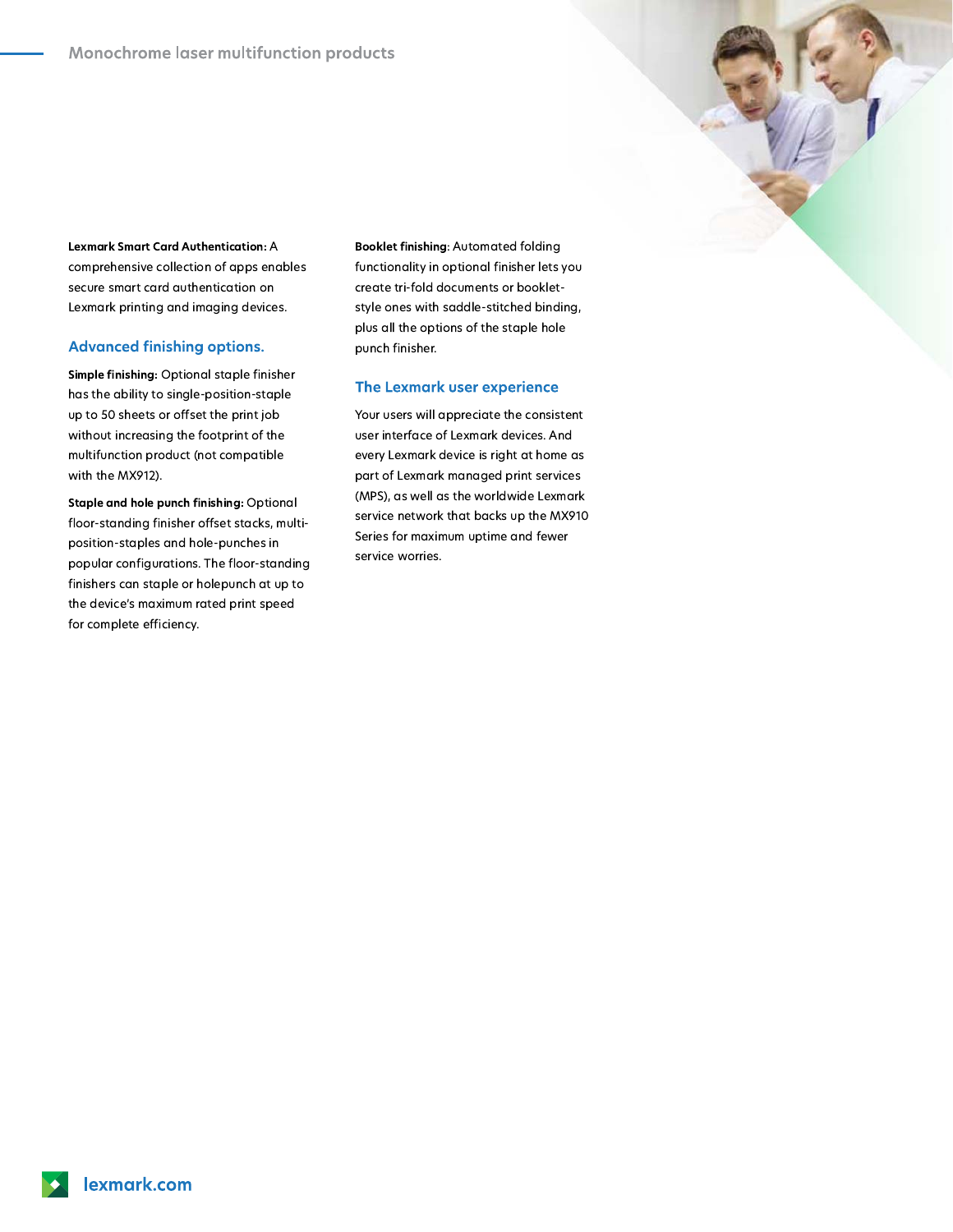| <b>Product specifications</b>                           | Lexmark MX910de                                                                                                                                                                                                                              | <b>Lexmark MX911dte</b>                                                                            | Lexmark MX912dxe                                                                                       |
|---------------------------------------------------------|----------------------------------------------------------------------------------------------------------------------------------------------------------------------------------------------------------------------------------------------|----------------------------------------------------------------------------------------------------|--------------------------------------------------------------------------------------------------------|
| Printing                                                |                                                                                                                                                                                                                                              |                                                                                                    |                                                                                                        |
| Display                                                 | Lexmark e-Task 10-inch (25 cm) class color touch screen                                                                                                                                                                                      |                                                                                                    |                                                                                                        |
| Print Speed: Up to <sup>4</sup>                         | Black: 45 ppm                                                                                                                                                                                                                                | Black: 55 ppm                                                                                      | Black: 65 ppm                                                                                          |
| Time to First Page: As fast as                          | Black: < 5.6 seconds                                                                                                                                                                                                                         | Black: $<$ 5.5 seconds                                                                             | Black: < 5.2 seconds                                                                                   |
| <b>Print Resolution</b>                                 | Black: 1200 Image Quality, 1200 x 1200 dpi, 2400 Image Quality, 600 x 600 dpi                                                                                                                                                                |                                                                                                    |                                                                                                        |
| Memory / Processor                                      | Standard: 1024 MB / Maximum: 3072 MB / Dual Core, 800 MHz                                                                                                                                                                                    |                                                                                                    |                                                                                                        |
| <b>Hard Disk</b>                                        | Included in configuration                                                                                                                                                                                                                    |                                                                                                    |                                                                                                        |
| Recommended Monthly Page Volume <sup>2</sup>            | 15000 - 50000 pages                                                                                                                                                                                                                          |                                                                                                    |                                                                                                        |
| Maximum Monthly Duty Cycle: Up to3                      | 200000 pages per month                                                                                                                                                                                                                       | 300000 pages per month                                                                             |                                                                                                        |
| Copying                                                 |                                                                                                                                                                                                                                              |                                                                                                    |                                                                                                        |
| Copy Speed: Up to <sup>4</sup>                          | Black: 45 cpm                                                                                                                                                                                                                                | Black: 55 cpm                                                                                      | Black: 65 cpm                                                                                          |
| Time to First Copy: As fast as                          | Black: 5.8 seconds<br>Black: 5.6 seconds                                                                                                                                                                                                     |                                                                                                    |                                                                                                        |
| Scanning                                                |                                                                                                                                                                                                                                              |                                                                                                    |                                                                                                        |
| Scanner Type / ADF Scan                                 | Flatbed scanner with ADF / DADF (single pass Duplex)                                                                                                                                                                                         |                                                                                                    |                                                                                                        |
| A4/Ltr Duplex Scan Speed: Up to                         | Black: 140 sides per minute / Color: 140 sides per minute                                                                                                                                                                                    |                                                                                                    |                                                                                                        |
| A4/Ltr Simplex Scan Speed: Up to                        | Black: 80 sides per minute / Color: 80 sides per minute                                                                                                                                                                                      |                                                                                                    |                                                                                                        |
| ADF Paper Input Capacity: Up to                         | 100 pages 20 lb or 75 gsm bond                                                                                                                                                                                                               |                                                                                                    |                                                                                                        |
| Faxing                                                  |                                                                                                                                                                                                                                              |                                                                                                    |                                                                                                        |
| Modem Speed                                             | ITU T.30, V.34 Half-Duplex, 33.6 Kbps                                                                                                                                                                                                        |                                                                                                    |                                                                                                        |
| <b>Supplies</b>                                         |                                                                                                                                                                                                                                              |                                                                                                    |                                                                                                        |
| Laser Cartridge Yields (up to) <sup>1</sup>             | 32,500-page High Yield Cartridge                                                                                                                                                                                                             |                                                                                                    |                                                                                                        |
| Photoconductor Estimated Yield: Up to <sup>5</sup>      | 125000 pages, based on 3 average letter/A4-size pages per print job and $\sim$ 5% coverage                                                                                                                                                   |                                                                                                    |                                                                                                        |
| Cartridge(s) Shipping with Product <sup>1</sup>         | 21,000-page Starter Toner Cartridge                                                                                                                                                                                                          |                                                                                                    |                                                                                                        |
| <b>Paper Handling</b>                                   |                                                                                                                                                                                                                                              |                                                                                                    |                                                                                                        |
| Included Paper Handling                                 | 250-Sheet Output Bin, 150-Sheet Multipurpose<br>Feeder, 2 x 500-Sheet Input                                                                                                                                                                  | 2 x 500-Sheet Input, 2 x 500-Sheet Tray,<br>250-Sheet Output Bin, 150-Sheet Multipurpose<br>Feeder | 150-Sheet Multipurpose Feeder, 2 x<br>500-Sheet Input, 250-Sheet Output Bin,<br>2500-Sheet Tandem Tray |
| <b>Optional Paper Handling</b>                          | Staple Punch Finisher, Inline Stapler, 2500-Sheet<br>Tandem Tray, 3000-Sheet Tray, Booklet<br>Finisher, 2 x 500-Sheet Tray                                                                                                                   | 3000-Sheet Tray, Booklet Finisher, Inline<br>Stapler, Staple Punch Finisher                        | 3000-Sheet Tray, Booklet Finisher, Staple<br>Punch Finisher                                            |
| Paper Input Capacity: Up to                             | Standard: 1150 pages 20 lb or 75 gsm bond /<br>Maximum: 6650 pages 20 lb or 75 gsm bond                                                                                                                                                      | Standard: 2150 pages 20 lb or 75 gsm bond /<br>Maximum: 5150 pages 20 lb or 75 gsm bond            | Standard: 3650 pages 20 lb or 75 gsm<br>bond / Maximum: 6650 pages 20 lb or 75<br>gsm bond             |
| Paper Output Capacity: Up to                            | Standard: 250 pages 20 lb or 75 gsm bond / Maximum: 3500 pages 20 lb or 75 gsm bond                                                                                                                                                          |                                                                                                    |                                                                                                        |
| Media Types Supported                                   | Card Stock, Envelopes, Labels, Plain Paper, Transparencies, Refer to the Card Stock & Label Guide.                                                                                                                                           |                                                                                                    |                                                                                                        |
| Media Sizes Supported                                   | 10 Envelope, 7 3/4 Envelope, 9 Envelope, A3, A4, A5, B5 Envelope, C5 Envelope, DL Envelope, Executive, Folio, JIS-B4, JIS-B5, Ledger, Legal,<br>Letter, Statement, Universal, Super Tabloid (12 x 18"), Oficio, A6, SRA3                     |                                                                                                    |                                                                                                        |
| <b>General Information</b>                              |                                                                                                                                                                                                                                              |                                                                                                    |                                                                                                        |
| <b>Standard Ports</b>                                   | One Internal Card Slot, USB 2.0 Specification Hi-Speed Certified (Type B), Gigabit Ethernet (10/100/1000), Front USB 2.0 Specification Hi-Speed<br>Certified port (Type A), Two Rear USB 2.0 Specification Hi-Speed Certified ports (Type A) |                                                                                                    |                                                                                                        |
| Optional Network Ports / Optional Local Ports           | Internal MarkNet N8350 802.11b/g/n Wireless / Internal RS-232C serial, Internal 1284-B Bidirectional Parallel                                                                                                                                |                                                                                                    |                                                                                                        |
| Noise Level: Operating                                  | Print: 52 dBA / Copy: 53 dBA / Scan: 57 dBA                                                                                                                                                                                                  | Print: 53 dBA / Copy: 54 dBA / Scan: 56 dBA                                                        | Print: 55 dBA / Copy: 55 dBA / Scan: 56 dBA                                                            |
| <b>Specified Operating Environment</b>                  | Altitude: 0 - 2500 Meters (8,200 Feet), Humidity: 15 to 85% Relative Humidity, Temperature: 10 to 30°C (50 to 86°F)                                                                                                                          |                                                                                                    |                                                                                                        |
| Limited Warranty - See Statement of Limited<br>Warranty | 1-Year Onsite Service, Next Business Day                                                                                                                                                                                                     |                                                                                                    |                                                                                                        |

'Average standard page yield value declared in accordance with ISO/IEC 19752. <sup>2</sup>"Recommended Monthly Page Volume" is a range of pages that helps customers evaluate Lexmark's product<br>offerings based on the average number o other factors such as device speed, paper size and feed orientation, toner coverage, tray source, percentage of black-only printing and average print job complexity.

This is a Class A device according to the FCC Rules and international electromagnetic emissions standards. This device is not intended for use in residential or domestic environments due to potential interference to radio communications.